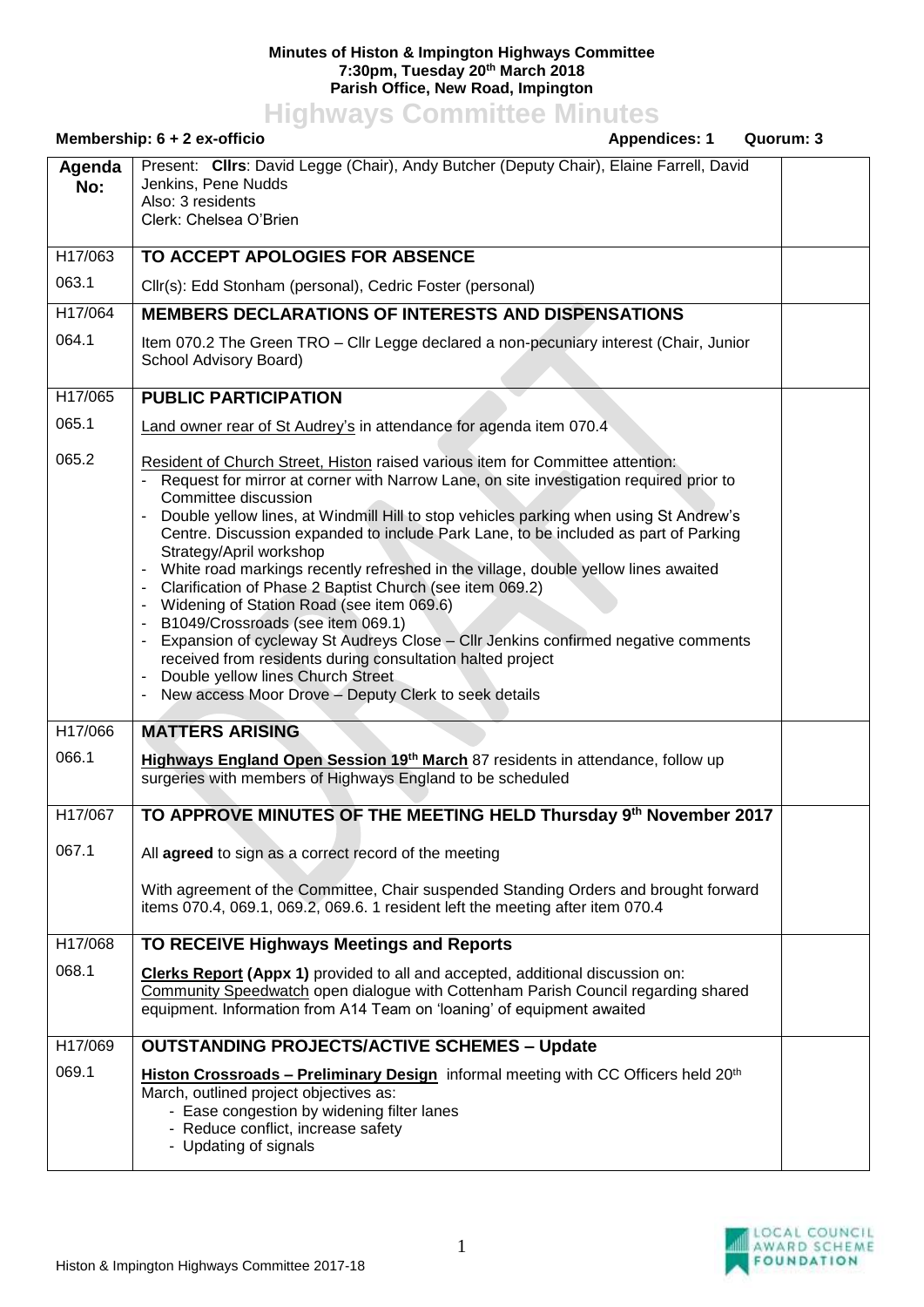|         | - Adjust pedestrian crossing light phasing<br>- Funded as part of Northern Corridor Scheme<br>- Initial projection of 5-6 week project due to restricted times of work (10.30am -<br>$2.30pm$ )                                                                                                                                                                                                                                                                                                                                                                                                                                                                |                                               |  |
|---------|----------------------------------------------------------------------------------------------------------------------------------------------------------------------------------------------------------------------------------------------------------------------------------------------------------------------------------------------------------------------------------------------------------------------------------------------------------------------------------------------------------------------------------------------------------------------------------------------------------------------------------------------------------------|-----------------------------------------------|--|
|         | - Final project drawings awaited, for approval at next meeting<br>Discussion regarding opportunity for CCTV deterrent on traffic lights to prevent jumping of<br>lights to be discussed with Officers at next meeting                                                                                                                                                                                                                                                                                                                                                                                                                                          |                                               |  |
| 069.2   | LHIS 2016-17 Baptist Church now finished - invoice awaited                                                                                                                                                                                                                                                                                                                                                                                                                                                                                                                                                                                                     |                                               |  |
| 069.3   | LHIS 2017-18 Pedestrian Support (footpath resurfacing) costs awaited, closures in place,<br>works programmed April 2018                                                                                                                                                                                                                                                                                                                                                                                                                                                                                                                                        |                                               |  |
| 069.4   | <b>Installation of Cycle stands</b> works programmed April 2018                                                                                                                                                                                                                                                                                                                                                                                                                                                                                                                                                                                                |                                               |  |
| 069.5   | <b>LHIS 2018-19 Baptist Church Phase 2</b> unsuccessful bid, elements of project submitted to                                                                                                                                                                                                                                                                                                                                                                                                                                                                                                                                                                  |                                               |  |
| 069.6   | be considered for Parish Council funding, to be included as part of April workshop meeting                                                                                                                                                                                                                                                                                                                                                                                                                                                                                                                                                                     |                                               |  |
|         | Footpath Widening Station Road - drawings received, provided to all. Cllr Jenkins<br>outlined project in conjunction with expansion of the Junior School to create a safer<br>pedestrian route. Poor condition of adjacent footpath raised, funding opportunities being<br>sourced                                                                                                                                                                                                                                                                                                                                                                             |                                               |  |
| H17/07  | <b>OTHER CORRESPONDENCE and HIGHWAYS MATTERS</b>                                                                                                                                                                                                                                                                                                                                                                                                                                                                                                                                                                                                               |                                               |  |
| 070.1   | <b>Resident Matters:</b><br>Guided Bus- service provision for residents, following discussion at Full Council (item<br>094.1) - Cty Cllr Jenkins verbally updated on:<br>- Site visit with Cllr Butcher peak commuter times, no congestion or delays witnessed<br>- Extra buses to be introduced on A route at Easter<br>- Issues in St Ives with bus access - raised with Andy Campbell<br>- Option to use N service                                                                                                                                                                                                                                          |                                               |  |
|         | - Further site visits planned                                                                                                                                                                                                                                                                                                                                                                                                                                                                                                                                                                                                                                  |                                               |  |
| 070.2   | The Green TRO Cllr Legge declared a non-pecuniary interest and took no part in the<br>discussion. Correspondence received regarding access to the Junior School during<br>restricted hours with blue badge. Order confirms no access to the Junior School during the<br>hours of restriction by any vehicles unless for business purposes. Item closed                                                                                                                                                                                                                                                                                                         |                                               |  |
| 070.3   | <b>Parking Policy</b> Draft Parking Strategy; Report on parking Station Road between Chequers<br>Road and the Busway; Transport Vision July 2013 provided to all. Discussion outlined:<br>- Implementation of restrictions at Holiday Inn and Barley Mow<br>- Parish Council car park in High Street unrestricted<br>- Agreed to focus on High Street area first<br>- Workshop to be arranged for April to progress                                                                                                                                                                                                                                            | <b>Deputy</b>                                 |  |
| 070.4   | <b>Gatehouse Road</b> Standing Orders suspended to allow resident to take part in the meeting.<br>Email received from land owner to the rear of St Audreys Close, Histon - to re-consider the<br>formal naming of Gatehouse Road (also known as New Road). Resident present outlined,<br>access to stables is via Gatehouse Road, with no formal address for the site, and confusion<br>with deliveries, access and services is often encountered. Standing Orders re-instated.<br>Deputy Clerk to contact District Council to enquire process for correcting and formally<br>naming road as Gatehouse Road, item for next agenda. 1 resident left the meeting | <b>Clerk</b><br><b>Deputy</b><br><b>Clerk</b> |  |
| H17/071 | Date of next meetings                                                                                                                                                                                                                                                                                                                                                                                                                                                                                                                                                                                                                                          |                                               |  |
|         | Tuesday 5th June 2018                                                                                                                                                                                                                                                                                                                                                                                                                                                                                                                                                                                                                                          |                                               |  |
| H17/072 |                                                                                                                                                                                                                                                                                                                                                                                                                                                                                                                                                                                                                                                                |                                               |  |
|         | Items for next agenda:                                                                                                                                                                                                                                                                                                                                                                                                                                                                                                                                                                                                                                         |                                               |  |
|         | <b>Parking Strategy</b><br>Projects for Local Highways Improvements<br>Items for Feast                                                                                                                                                                                                                                                                                                                                                                                                                                                                                                                                                                         |                                               |  |
|         |                                                                                                                                                                                                                                                                                                                                                                                                                                                                                                                                                                                                                                                                |                                               |  |